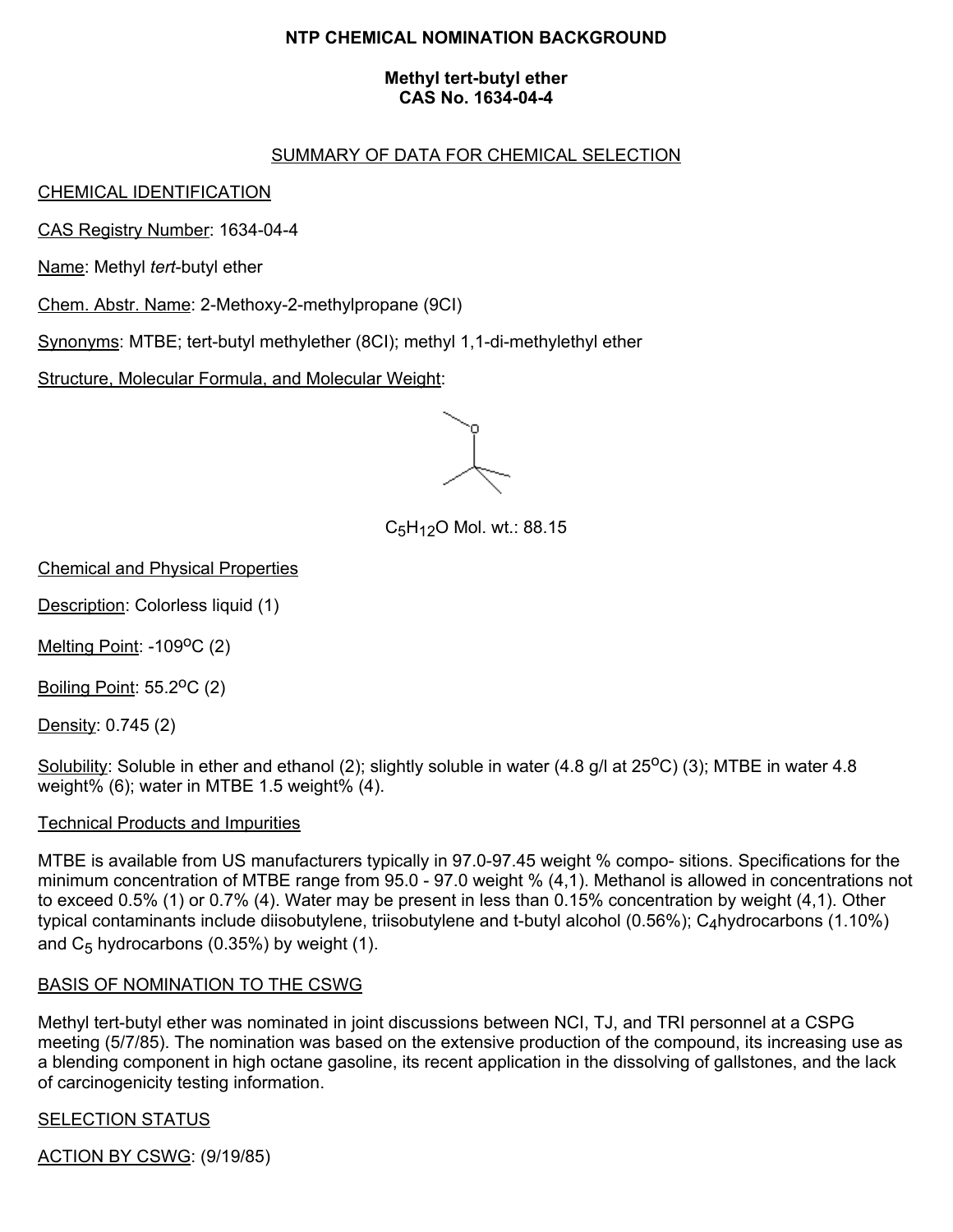## Priority: Moderate

# Studies Requested: Carcinogenicity

# Comments:

Methyl tertiary-butyl ether (MTBE) was submitted to the CSWG for review on the basis of the extensive production of the compound, its increasing use as a blending component in high octane gasoline, its recent application in the dissolving of gallstones, and the lack of carcinogenicity testing information. It was noted that MTBE is used as an additive in unleaded gasoline in amounts up to 11%. Although the major human exposure was considered as occurring in people working in gas stations, it was recognized that the possibility of general population exposure is very high. It was noted that in rats, MTBE is exhaled mostly intact with small amounts of formic acid and methanol being excreted in the feces and urine. [API has also reported the identification of t-butyl alcohol and formaldehyde as metabolites of MTBE.] In addition, the CSWG considered that the compound has not been tested for carcinogenicity and that the mutagenicity data available is limited and does not permit meaningful assessment of the mutagenicity potentials of MTBE. The Group unanimously recommended that MTBE be tested for carcinogenicity.

#### EXPOSURE INFORMATION

#### Commercial Availability

Production and Producers: Methyl t-butyl ether (MTBE) was introduced into the US market by Phillips chemi- cal in 1979 (5). Since that time, there has been a dramatic increase in MTBE production, as represented by eight major US manufacturers (6).

| MTBE Producer              | Production Capacity* |  |  |
|----------------------------|----------------------|--|--|
| Arco                       | 855                  |  |  |
| Champlin                   | 150                  |  |  |
| Charter International      | 135                  |  |  |
| Exxon                      | 230                  |  |  |
| $\Vert$ Petro-Tex          | 620                  |  |  |
| Phillips                   | 265 <sup>a</sup>     |  |  |
| Texaco                     | 600                  |  |  |
| <b>Texas Petrochemical</b> | 55                   |  |  |
|                            | 2910                 |  |  |

\* Capacity in millions of lbs., as of July 1985 (6) aNo longer available as of May 1985 (7)

| U.S. Production of MTBE (8) |  |  |  |
|-----------------------------|--|--|--|
| (millions of lbs)           |  |  |  |

| 1980  | <u> 1981</u> | <u> 1982 </u> | <u> 1983</u> | <u> 1984</u> |
|-------|--------------|---------------|--------------|--------------|
| 705.7 | 760.0        | 824.0         | 838 T        | 469.5        |

The Arco chemical company plans to expand its MTBE capacity to a total of 950 million lbs. (6). Amoco is preparing to place on-stream two MTBE plants with a combined capacity of 3078 million lbs. In addition, Cosden plans to open a facility in 1986 with a 66 million lb capacity, and Exxon will add to its MTBE production capability in 1987 (9). The total US production capacity of MTBE in 1986 is projected to be 3.38 billion lbs. Recent correspondence with the Phillips Chemical Company indicates that MTBE is no longer commercially available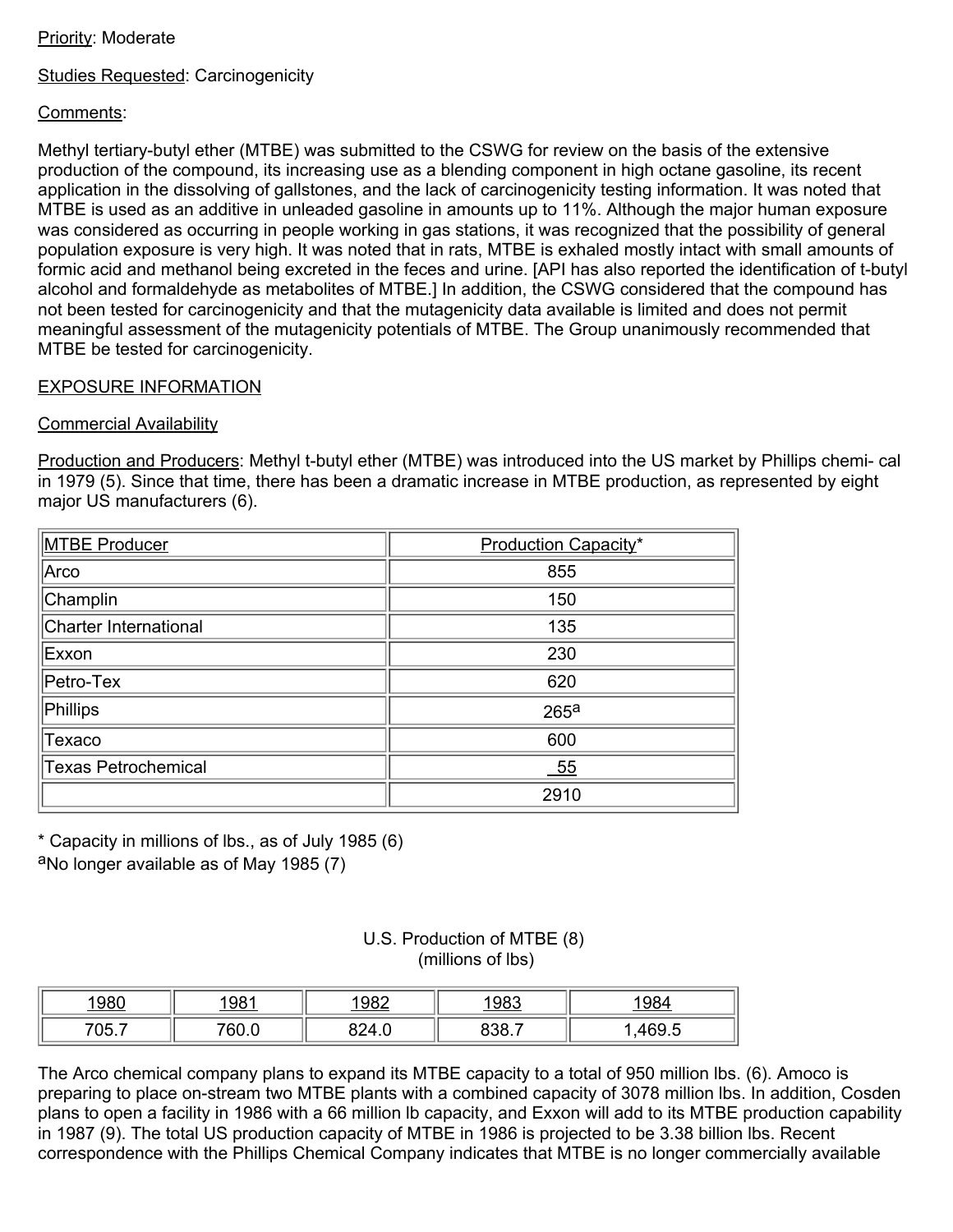from that firm (7).

The US International Trade Commission (8) reported the production of 1.47 bil- lion lbs. of MTBE by US producers in 1984. This represents 42% increase over the previous year's total, and ranked MTBE production among the top 50 industrial chemicals manufactured in the US (10). Consumption of MTBE in 1984 was estimated at between 1.49 and 1.52 billion lbs., with demand expected to increase by 10% in 1985 (6). Import/export figures for this compound are not available (11).

MTBE is produced commercially by reacting methanol with isobutylene contained in mixed  $C_4$  stream and passing the mixture over a fixed bed ctalyst (1,6,12). Differing technologies for this process have been utilized by Neochem, Arco, Phillips, and Texaco in the US, Huels in Germany, and Snamprogetti in Italy (13).

A Saudi Arabian plant will begin making MTBE by 1988 by reacting isobutylene with field butenes (14).

### Use Pattern:

The primary use for MTBE is as a high-octane blending component for gasoline. The increased demand for MTBE in this application is in response to EPA's restriction on the use of lead in gasolines. EPA first allowed the use of MTBE as a gasoline additive in February 1979 at 7% (v/v) or less. This ruling was amended in October 1980 to permit 11% (v/v) MTBE in the finished gasoline (15).

Industry sources suggest that the availability of high purity MTBE will promote new chemical and solvent applications for this substance (1). MTBE has been used as a chromatographic eluent for liquid and thin-layer chromatographic procedures, as a replacement for diethyl or diisopropyl ether.

Approximately 10% of the MTBE produced in the US in 1981 was used for the production of high-purity isobutylene (5). In this process, MTBE is cracked to isobutylene and methanol by passing the ether over a fixedbed catalyst. Schenectady Chemicals, which no longer makes MTBE, had a 110 million pound production capacity for the compound in 1982, all of which was channeled into the production of t-butyl phenol via isobutylene (5).

Several recent papers have reported the results of investigational studies in which MTBE is utilized as a gallstone solvent to produce cholelitholysis in dogs (17,18) and humans (19). In all cases, the MTBE is introduced directly into the gallbladder by means of a biliary catheter. This treatment was found to dissolve the cholesterol gallstones in approximately 4 hours, as opposed to the 3-21 days necessary for the currently preferred agent, monooctanoin, to accomplish the same task.

Human Exposure: MTBE is not included in NIOSH's National Occupational Hazard Survey. Also, NIOSH has not published a criteria document for occupational exposure to MTBE, nor has the American Conference of Governmental Industrial Hygienists recommended a threshold limit value (TLV) for this compound. The greatest potential for human exposure to MTBE is through contact with unleaded gasoline (20).

Environmental Occurrence: No information on the occurrence or fate of methyl tert-butyl ether in the environment was found in the literature (11,20).

Regulatory Status: The Environmental Protection Agency first allowed the use of MTBE as a gasoline additive in February 1979 at 7% (v/v) or less. This ruling was amended in October 1980 to permit 11% (v/v) MTBE in the finished gasoline (15).

The use of MTBE as a therapeutic agent for cholelitholysis in humans is approved by the Food and Drug Administration only for feasibility studies (19).

# EVIDENCE FOR POSSIBLE CARCINOGENIC ACTIVITY

Human Data: No epidemiological studies relating human cancer incidences and exposure to MTBE have been cited (11,20,21).

Animal Data: MTBE is neither currently being tested nor scheduled for testing in a standard NCI bioassay (11,20,21).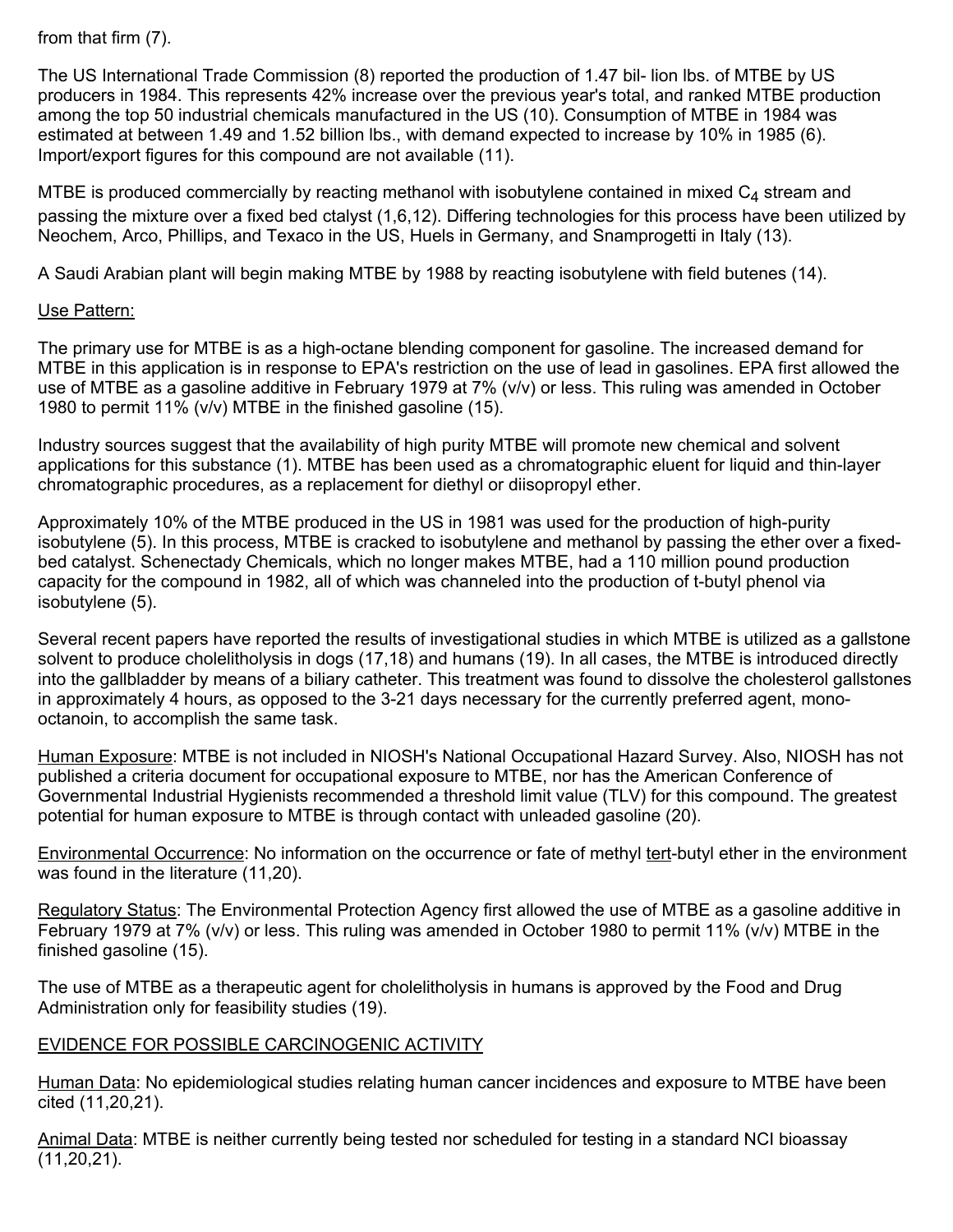No animal carcinogenicity studies were cited in the recent literature (20). Recent studies of acute exposure to treated air (6 hr/day) in rats revealed no treatment-related tissue abnormalities in male and female rats exposed to 101-2970 ppm for nine days (22) and female rats and their fetuses exposed to 250- 2500 ppm for 10 days of gestation (23). Treatment-related tissue abnormalities were not apparent in gonads of male rats similarly treated pre- and post-mating at 250-2500 ppm for 25 weeks, in gonads of female rats treated at the same concentrations during the pre-mating, gestation and lactating periods (20 weeks), and in the gross morphology of their progeny, which were exposed to the same concentrations for three weeks (24).

An LD<sub>50</sub> of 4000 mg/kg has been reported for mice (16). A dermal LD<sub>50</sub> of approximately 10,000 mg/kg and an oral LD<sub>50</sub> of 3,865 mg/kg have been reported for rats. An LD<sub>50</sub> of 33,427 ppm has also been determined for rats  $(1).$ 

In Vitro Tests: Limited and inconclusive data are available on the in vitro mutagenicity of MTBE. Tests utilizing the Salmonella assay showed that exhaust emissions from an automobile fueled with 7% MTBE in gasoline resulted in a significantly higher number of revertants per mg extract than emissions resulting from the use of similar but untreated gasoline. However, in two other makes of automobiles, addition of MTBE resulted in the same mutagenicity or in a significantly lowered mutagenicity rate than straight gasoline (25).

Metabolism: MTBE, given intraperitoneally to rats at sub-lethal doses was almost completely eliminated intact through expired air within 48 hours post-treatment. Small amounts of formic acid were determined in urine and feces at the same time interval, and evidence of the presence of formic acid and methanol in tissue and plasma was reported (26). Additional reports have also indicated that approximately 90% or more of an administered dose is exhaled and that the remainder is converted to methanol and formic acid (18,19). Metabolism studies with diethyl ether have similarly shown this compound to be eliminated quickly and unchanged through expired air (27).

Structure/Activity Relationships: Limited information is available on the carcinogenicity and mutagenicity of lowmolecular weight allyl ethers (20). Exposure of hamster ovary cell cultures to diethyl ether (mol. wt. 74.12) for one hour did not increase sister chromatid exchanges (28).

# REFERENCES

1. Arco Chemical Corporation (1982) Technical Bulletin: MTBE Gasoline Blending Component, Philadelphia, PA

2. Weast, R.C., ed. (1984) CRC Handbook of Chemistry and Physics, 65th Ed., Boca Raton, FL, CRC Press, Inc., p. C-200

3. Windholz, M., ed. (1983) The Merck Index, 10th Ed., Rahway, NJ, Merck & Co., Inc.

4. Texas Petrochemicals Corp. (1985) Methyl-tert-butyl-ether (MTBE). Shipping Specification Technical Data, Houston, TX

5. Anon. (1981) Chemical Briefs: MTBE. Chemical Purchasing, 17(2), 55-78

6. Verbanic, C. (1985) The Octane Scramble. Chem. Business, July, 1985, pp. 9-13

7. Personal communication (1985). Letter from Lora White, Phillips Chemical Co., dated May 3, 1985

8. US International Trade Commission (1984) Synthetic Organic Chemicals, United States Production and Sales, 1983, USITC Publication 1588

9. Anon. (1985) MTBE growth seen booming as phaseout gives extra push; latest expansion slated by Arco. Chem. Marketing Reporter, April 29, 1985

10. Webber, D. (1985) Basic chemical production grew strongly in 1984. Chem. and Eng. News, 63(18), 11-14